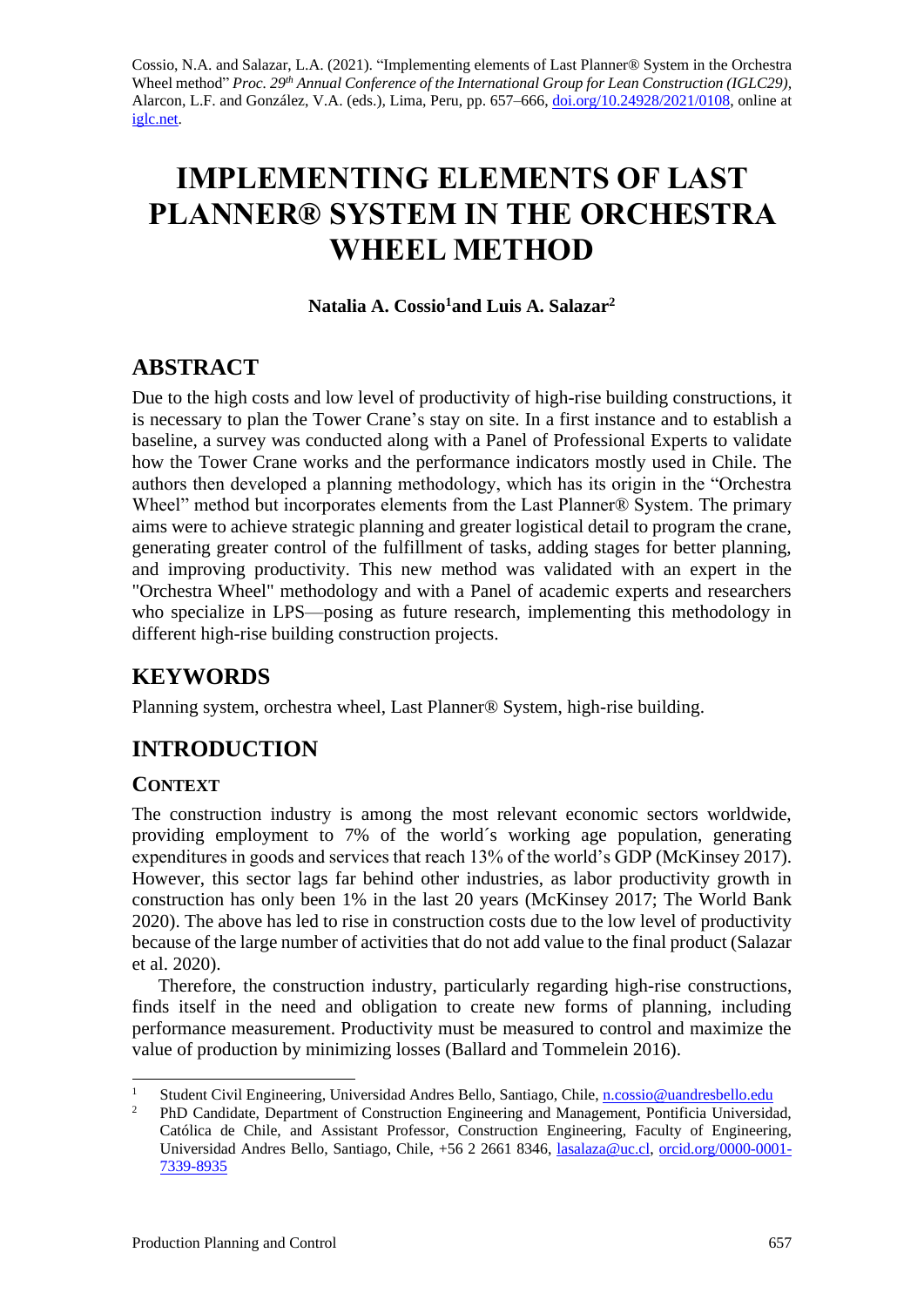#### **NEED AND RELEVANCE OF THE RESEARCH**

In the '80s, in France, a construction company noticed the problem of productivity in construction and created a planning methodology for high-rise buildings by optimizing the use of the Tower Crane. Hence, the main problem in the stage of thick and finished works is the low productivity of the lifting of materials due to the large number of stops and waits. This methodology, known as "Orchestra Wheel" (OW), consists of saturating the Tower Crane(s), scheduling their use and the rotation of materials, and thus guaranteeing compliance with simple and repetitive series of operations (daily production unit) under the same construction rhythm. Its name comes from the fact that the Tower Crane directs the work, giving it a continuous constructive rhythm throughout the team's stay, just like a conductor conducts a concert. In addition, it has a circular movement and it is based in its axis of rotation, just like a wheel. In this case, the idea is that the work revolves around the crane as the main axis (Muttoni 2015). Subsequently, another construction company in Colombia adopted this methodology, managing to improve its productivity by strengthening the planning and integration of the processes of all the areas that participate in the planning and construction of the work (Muttoni 2015).

On the other hand, in the '90s, Ballard and Greg Howell developed The Last Planner® System (LPS) to better integrate Lean principles in construction (Salazar et al. 2020). LPS is based on reducing workflow uncertainty and maximizing performance due to reliable planning (Ballard 2000), improving management of commitments in stabilizing the work flow, reducing variability and improving the operation of the processes (Álvarez Pérez et al. 2019). Therefore, the authors propose to integrate both planning systems since both are based on people, the trust of teamwork, and the efficiency of its elements, understanding that the fulfillment of processes in a timely and optimal way benefits both the work in which it is working as well as each collaborator who works in it (Álvarez Pérez et al. 2019; Muttoni 2015).

#### **STATE OF THE ART AND PRACTICE**

According to the IGLC state of the art, we found seven studies addressing high-rise building constructions, focusing mainly on productivity, planning, reduction of project duration and associated costs, how to deal with changes in client-initiated floor designs, environmental impacts, workflow monitoring, and advanced formwork systems (Bae and Kim 2008; Esquenazi and Sacks 2006; Ibrahim and Hamzeh 2015; Kemmer et al. 2008; Linnik and Berghede 2013; Maia et al. 2016; Priven et al. 2014). In addition, from these studies published in the IGLC, we found two studies that propose different planning methods and tools for high-rise construction, in both studies it is confirmed that the Critical Path Method (CPM) is the most currently used method (Aburto 2016; Toro 2017).

Moreover, we found studies in other countries where the planning, productivity, location, interference between towers, and operating costs of the Tower Crane are discussed (Al Hattab et al. 2014; Mena 2007). Still, none in conjunction with the OW or LPS method; Nevertheless, the research found helped us understand how it has worked in other countries and how to improve the Tower Crane's productivity in high-rise building constructions.

#### **METHODOLOGY "ORCHESTRA WHEEL" (OW)**

There is practically no literature apart from the publication of Muttoni (2015), so we decided to contact a collaborator of the Colombian construction company who had already implemented this methodology, and according to the above we could determine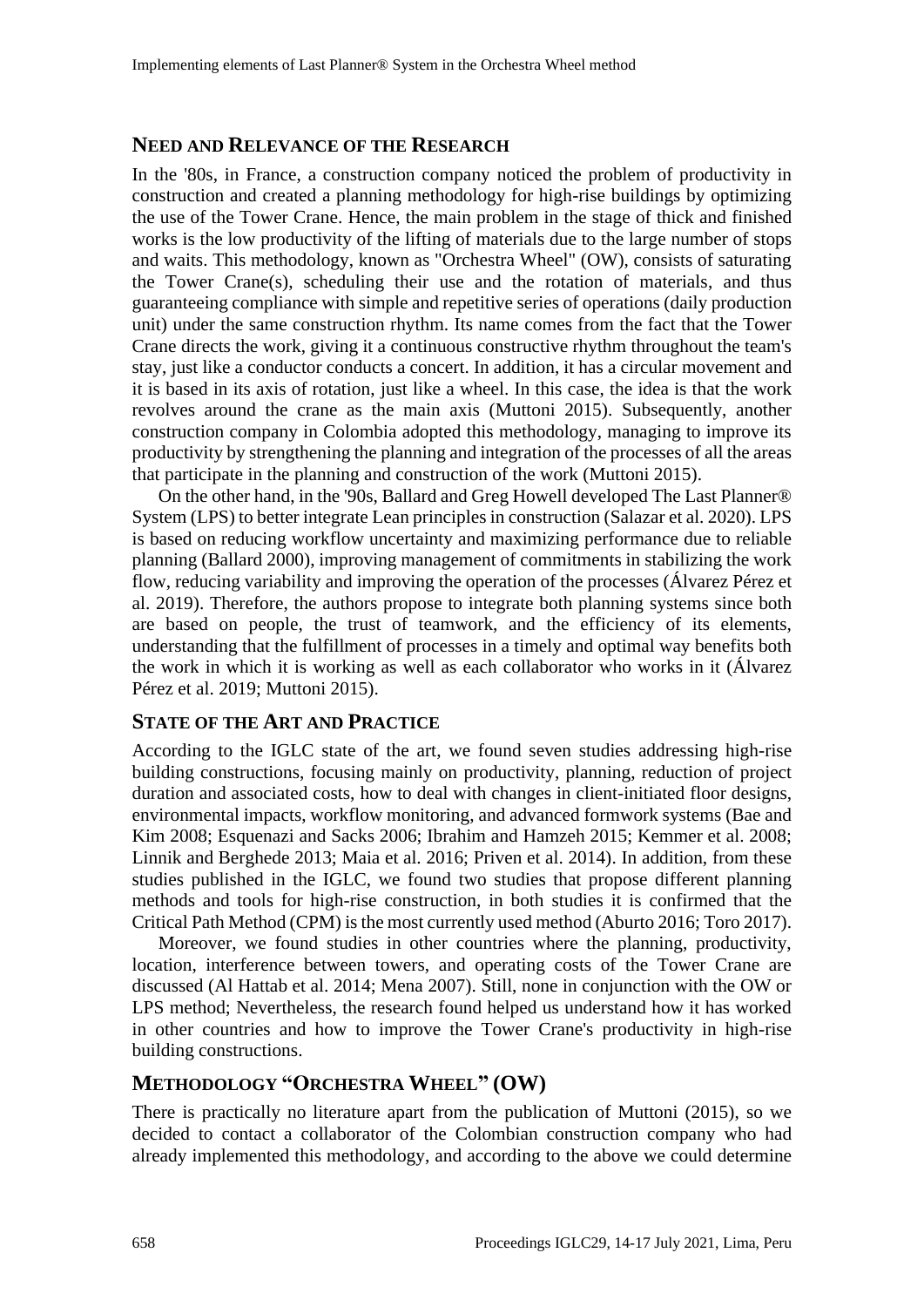that the OW methodology is a strategic planning, with a scope of greater logistical detail, which rigorously schedules the use of the Tower Crane and the internal rotation of materials to guarantee compliance with the daily production unit. It is a method that requires measuring and collecting performance data, which allow obtaining the production capacity with a synchronization of all the variables. Additionally, OW is concerned with having an incentive plan for workers so that they have a better income and therefore, generate a better work environment and thus improve productivity.

#### **PURPOSE OF THE INVESTIGATION AND WHY IT IS NEW KNOWLEDGE**

Tower Cranes' implementation has transformed the perception of high-rise building constructions; the Tower Crane is no longer just load-lifting equipment but it is an essential instrument to give flow to construction processes, maximizing the use of time in productive tasks.

The main objective of this research is to develop a methodology for implementing elements of LPS in the OW method, to improve the planning of construction projects of high-rise buildings and thus increase productivity, since, as previously mentioned, the OW methodology is based on enhancing project productivity by saturating the Tower Crane (Muttoni 2015).

Although the OW methodology has worked well in France and Colombia (Muttoni 2015), it has deficiencies in achieving commitments in planning, given that it does not keep a record of planning and productivity indicators, identification record nor a release of restrictions record (as discussed with the Colombian collaborator), and therefore LPS provides those maneuvering tools that lead to an even more adequate level of control and detail (Ballard 2000; Álvarez Pérez et al. 2019).

As there is currently no research that relates LPS with OW Methodology, this study is a contribution to the planning and improvement of productivity of the Tower Crane.

## **RESEARCH METHOD**

#### **DESIGN SCIENCE RESEARCH**

For the development of this research, the authors used Design Science Research (DSR), which is a methodological approach that tries to solve a problem in the real world, from the innovative creation of an "artifact" that has outstanding theoretical and practical contributions (Lukka 2003), given that the final purpose is to perform an Applied Science/Engineering (AS/E) to produce a methodology (artifact) (Briggs and Schwabe 2011).

Therefore, this research consists of five primary activities proposed by Salazar et al. (2020), based on: 1) Discovery of problems and opportunities through an exhaustive analysis of the context; 2) In-depth knowledge of the subject, state of the art and practice; 3) Design and construction of artifact; 4) Evaluation of the artifact to find a satisfactory solution; and 5) Validation of the artifact, through a survey, expert panels and analysis of results.

This artifact was developed through four cycles, based on the five activities described. The first cycle was set from the problem encountered, the low productivity in the construction area, where we looked for opportunities to solve the problem through strategic planning of the Tower Crane to improve construction projects' productivity in high-rise buildings. To find out which planning methods and productivity indicators are used and controlled in high-rise constructions in Chile, the authors created a survey for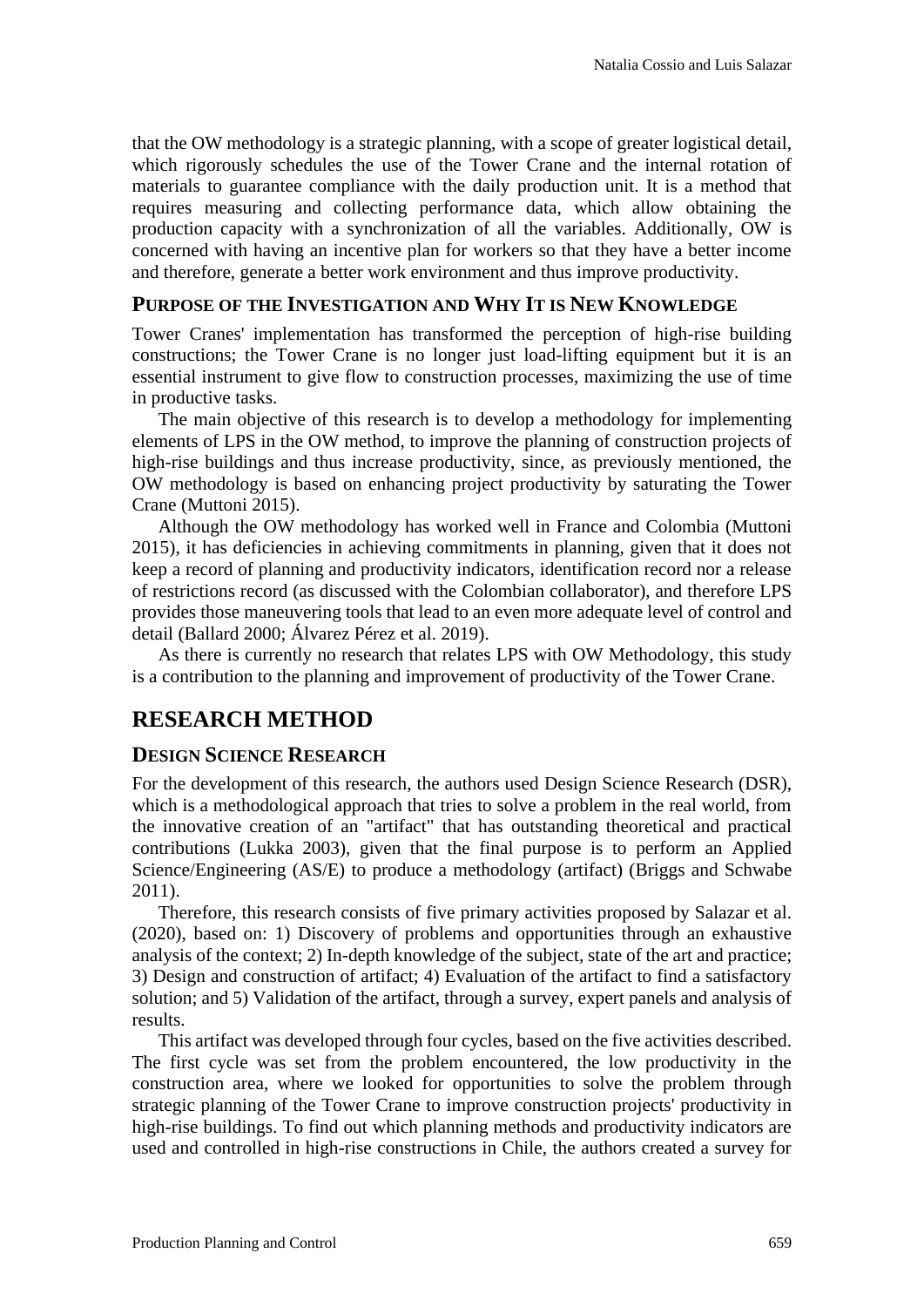professionals with experience in the high-rise building sector; the survey was evaluated and validated by a panel of academic experts (Delphi Method), to be later applied and subsequently analyzed. This leads to cycle number two, where it is necessary to know if the Tower Crane is planned in the time of permanence at work, which was reflected in a process diagram and was later evaluated and validated by a panel of professional experts with extensive practical experience in high-rise building constructions and the use of the Crane-Tower (Delphi Method). After that comes the third cycle, where the authors realized that the current form of planning is not the optimal one to solve productivity problems, so we evaluated the state of practice, finding that there is a methodology that by saturating the Tower Crane it improved productivity, which is called "Orchestra Wheel" (Muttoni 2015). Therefore, we designed a process diagram with this methodology, validating it with the Colombian construction company's collaborator. To improve the OW methodology, the fourth cycle is complemented with LPS elements, which provide implementations and strategic planning controls (Ballard and Howell 2003). The LPS elements are entered into the Orchestra method's process diagram where a panel of academic experts and researchers (Delphi Method), who have worked and studied LPS in different investigations and practical implementations, evaluated and validated it.

### **DELPHI METHOD**

The Delphi Method consists mainly of collecting expert judgments on a topic to evaluate and validate the process diagrams used during the investigation to determine each of the summoned experts' opinions in a collective and superior review (Caldera 2018). In the panel of professional experts, relevant information emerged to consider the solution to the productivity problem, thus adding essential aspects when planning the Tower Crane's use. To mention important considerations: assembly and disassembly, bracing, maintenance, security, among others.

#### **SURVEY: CURRENT PRODUCTIVITY PLANNING AND CONTROL**

To understand the real planning and productivity control problems of the Tower Crane, a survey containing closed questions (yes or no) was carried out, in Likert scale, and openended (justified). This survey took place online due to the pandemic.

The survey was conducted with various professionals in the area of high-rise construction: 6 Project Managers (PM), 7 Site Administrators (SA), 3 Field Managers (FM), 3 Technical Offices (TO), 3 Planners (P), and 3 others. Where more than 50% of the respondents have more than 10 years of experience in the sector. The main idea of the survey was to know how they currently work with the Tower Crane. Based on the answers obtained, 90% of the respondents agreed that it is essential to measure productivity and plan exclusively with the Tower Crane. However, only 36% currently measure productivity and plan for the Tower Crane.

### **CURRENT WORK PROCESS DIAGRAMS AND METHODOLOGY "ORCHESTRA WHEEL"**

As previously described, during the investigation, the authors developed a process diagram which represents, in a preliminary way, how Chile is currently working in terms of planning and production control, specially the operation of the Tower Crane. The diagram was presented to a panel of professional experts to generate contributions, evaluate and later validate the proposed artefact.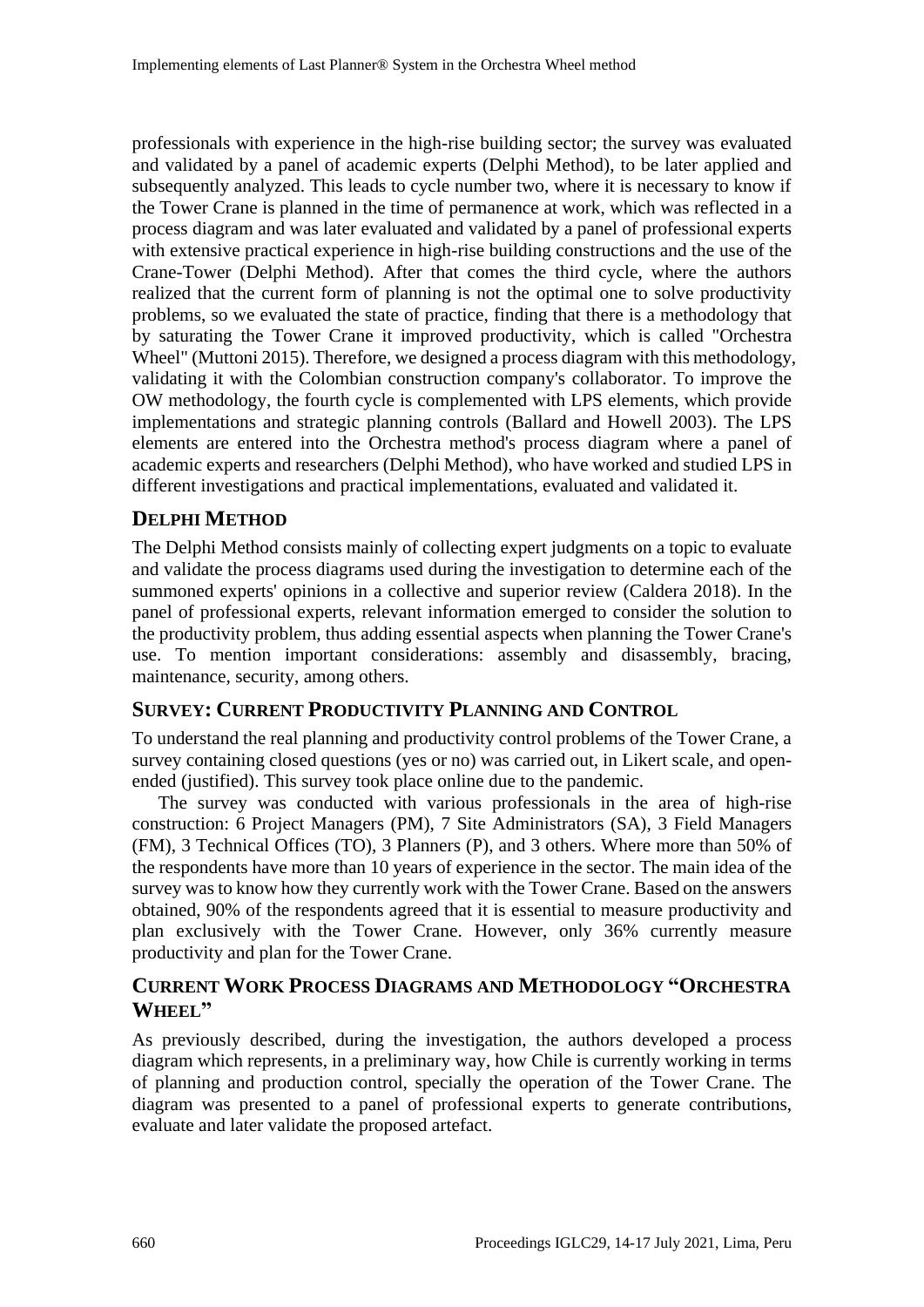After that, the authors created an activity diagram from Muttoni (2015) presentation, which they later validated thanks to the conversation with the Colombian construction company's collaborator. According to Muttoni (2015) and the expert in OW, the method is divided into 3 phases, which are explained below:

#### **1. Starting point:**

It begins at least three months before the start of the construction, with a transfer meeting, in which the most important background of the project must be obtained. Orchestra team members should provide planning and strategies for selecting the most productive methods.

Later, meetings are held (two weeks maximum), where the team studies all the antecedents before presenting themselves in the sessions, so that the meetings can hold question and answer sessions.Then the tasks and managers are defined, the suppliers are integrated in order to plan the supply and make strategic decisions, people who meet the profiles for the operational functions of the project are sought, and the 4M are defined: 1) Machinery: Crane -Tower, formwork and others; 2) Method: daily productive unit, sequence and rotation, Tower Crane saturation, logistics; 3) Labor: formation of crews, training; and 4) Materials: histograms, supply frequency, packaging units, negotiation with suppliers.

Finally, this phase is concluded by establishing the schedule, where the schedule and Gantt diagram are made with all the detailed activities. The Starting Point is defined with their respective time limits and budget, prioritizing the activities (20% of the actions represent 80% of the result).

#### **2. Programming studies:**

This second phase begins with the Work Quantities, where the following are defined: 1) the daily production unit; 2) the necessary resources for the execution of the project; and 3) quantity of material and packaging unit. Then, we proceed with the Definition of construction systems, where the best formwork systems, prefabricated, stairs, collective protections and packaging units are selected, in this way the most productive combination is chosen.

Afterwards, we continue with the Cadence Calculation, which is a tool that allows determining the daily workload of the Tower Crane with which the productive unit defined in this process is achieved. This begins two months after the "Transfer Meeting". The capacity and dimensions of the Tower Crane are defined according to the selected construction systems. The number of cycles is calculated with the amount of material and weight to be transported, and depending on the results obtained, the number of Tower Cranes and their respective specifications are defined.

It continues with the Installation Plan (layout), which defines the location of the Crane (s), with the provisional facilities, loading and unloading areas, vehicle circulation routes within the project, materials storage areas, collection of waste, and finally, safety zones and routes. Then, we continue with the Planning of the schedule, where a detailed planning of each of the activities that will be carried out day by day is created. The respective schedules and execution times are designed in order to know how many hours a day are required to move each material, and thus continue with the next stage, having the necessary information.

Finally, this second phase is finished with the definition of daily material rotation. In this process, a list of materials is drawn up, which will be included in each daily production unit. These materials must be transported just in time to the work fronts, before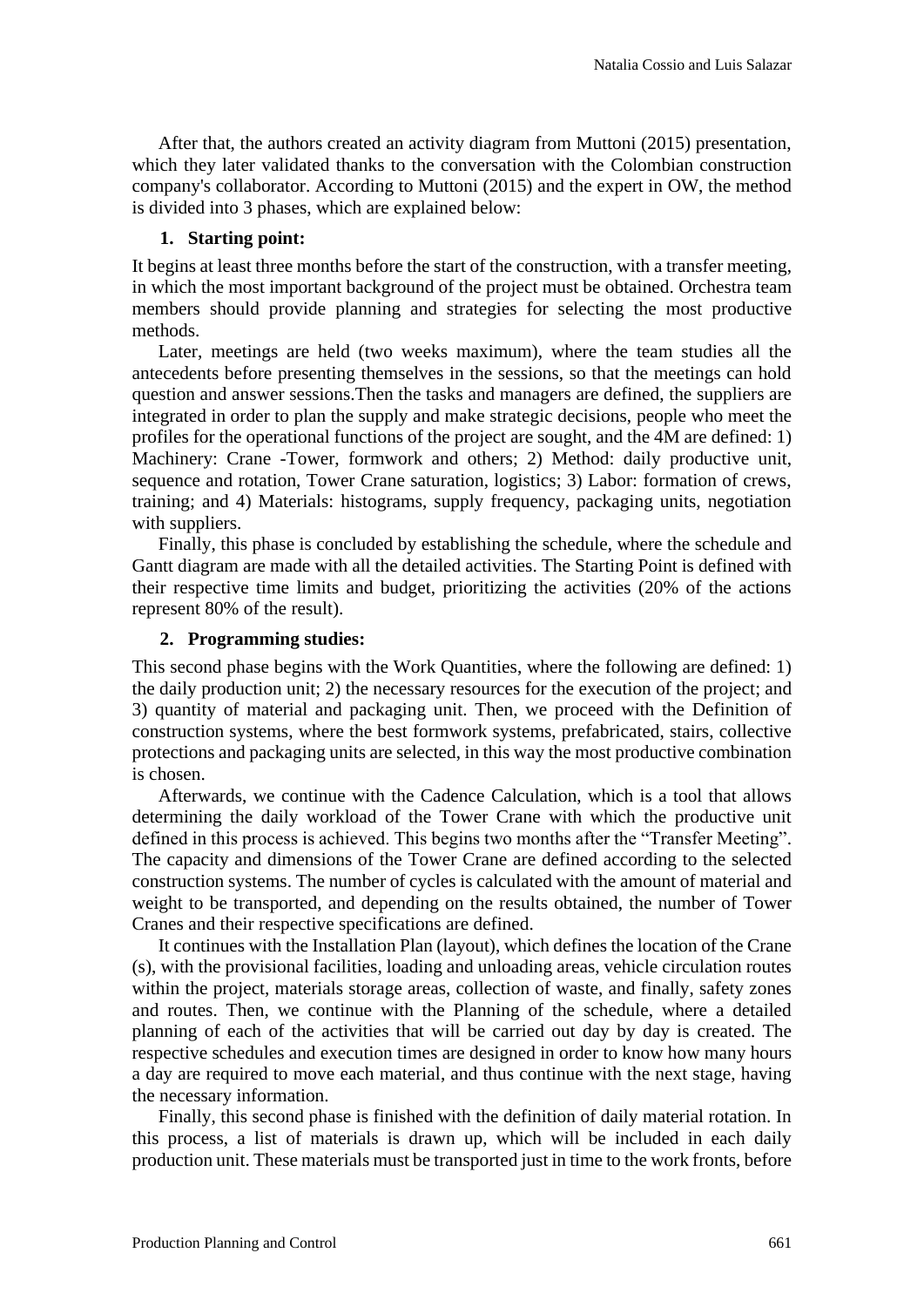the execution of each activity, by being unloaded directly from the truck to the site where they will be used.

#### **3. Application and safety history:**

At the same time, four very important concepts are being worked on, constantly on site: 1) Detailed rotation; 2) Safety; 3) Time Budget; and 4) Work sequence diagrams. Each team progresses in its activities at a work rate that allows the Tower Crane to be used in the assigned time and place. In order to comply with the hours of use of the Tower Crane, the exact hours in which the planned activities will be carried out are assigned and established to achieve the synchronization and the programmed work rhythm.

Similarly, regarding the management and productivity monitoring, the next followups are carried out in parallel: 1) Planning and execution of material rotations; 2) Continuous improvement strategies; 3) Execution of the planning of the saturation of the Crane; 4) Performance of the workforce; and 5) Decisions on safety and quality.

At the end of the three phases, we have the "Return of the experience", where the lessons learned are documented and consolidated. This is the most important step, it serves for all the company's processes, since it allows learning from experience and guarantees continuous improvement.

### **ORCHESTRA WHEEL METHODOLOGY PROPOSAL WITH LAST PLANNER® SYSTEM ELEMENTS**

Starting from the original OW methodology, for each phase, we propose the integration of the following LPS elements: 1) Starting point, integrating the master planning and the main activities through Pull Planning; 2) Programming study, merge Lookahead, managing and controlling restrictions; and 3) Application and security history, combine Weekly Planning and Daily Planning, managing commitments and detecting deviations.

Therefore, we included the LPS elements mentioned within the process diagram of the Orchestra method, and we presented them to a panel of experts, academics and researchers, with a vast knowledge of LPS, in theory, and application, to contribute, evaluate and validate the proposed diagram (Figure 1).

Each phase of the  $OW + LPS$  diagram is detailed below:

#### **1. Master plan through Pull Planning:**

Like the original methodology, it must be started at least three months before the start of the construction. It begins with a transfer meeting to empower the Orchestra team with all the information of the under study project. The Orchestra team will arrive at the transfer meetings with all the background studies since, in 2 weeks, they must clear up doubts and propose solutions to possible problems.

Besides, according to the original methodology, the 4M must also be defined: 1) Machinery; 2) Method; 3) Labor; and 4) Materials.

Preliminarily, the team must create the Master Plan or Schedule through Pull Planning by dividing the plan into different proposed stages to develop more detailed work plans, clearly defining the objectives (Koskela et al. 2010). Two tools that contribute directly to the exhaustive list of tasks are the definition of duration and the crane's movement times through the determination of: 1) The quantities of work; and 2) The construction systems.

When the Master Plan of the work is approved, the Tower Crane cadence must be calculated, defining its capacity and dimensions. This is how the Tower Crane's daily workload is determined to achieve the desired productive unit.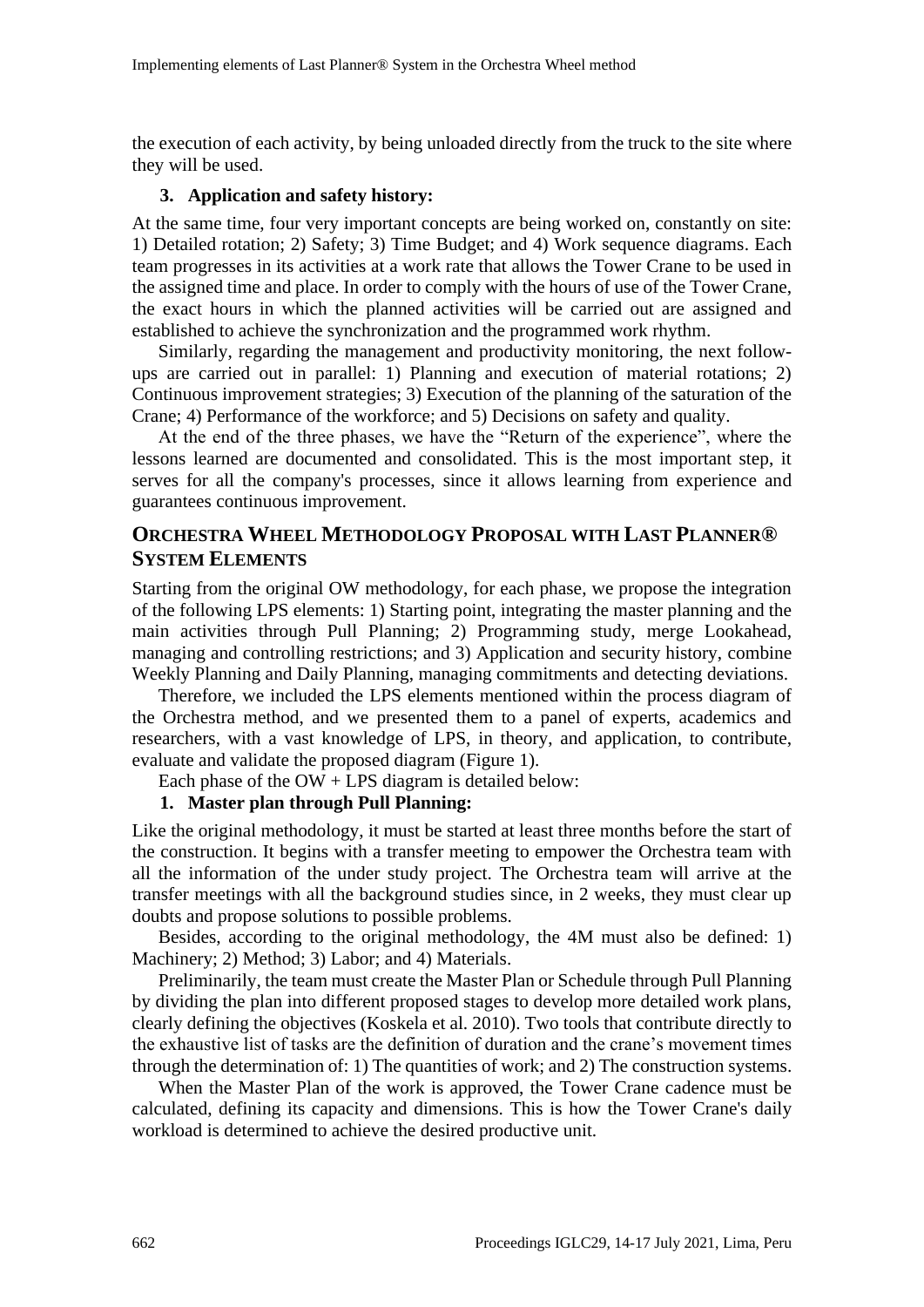

Figure 1: Diagram of the "Orchestra Wheel" methodology processes with LPS elements, validated by a panel of academic experts (Own elaboration).

Finally, the Installation Plan is carried out, defining the Tower Crane (s) location for its subsequent disposal on the ground.

#### **2. Identification of restrictions through Look-ahead:**

At this stage, the orchestra team must anticipate what will happen in the future, that is, generate an anticipated planning, and the activities to be studied in this way are: 1) Planning the schedule, defending it and also calculating execution times of each one of the tasks to be performed daily; and 2) The rotation of the material, detailing how, when and where the materials should be transferred before their use in each activity, always taking into account the daily production unit. Subsequently, the restrictions are identified, which will be modified according to the work's needs, calculating the percentage released (or compliance, PCR) in each one.

#### **3. Control of commitments and planning and productivity indicators through Weekly and Daily Planning:**

This phase begins with Weekly Planning and Daily Planning. The first thing is to commit to periodic weekly and daily meetings, so that through iterative control, all programmed processes are fulfilled (Koskela et al. 2010). In these meetings, commitments are established regarding safety, quality, resources, construction methods, and any problem in the project. The original methodology works in parallel: 1) Detailed rotation; 2) Security; 3) Time Budget; and 4) Work sequence diagrams.

In Management and Productivity Monitoring, deviations from scheduled tasks are also periodically measured and recorded to later review the Non-Compliance Analysis (NCA) (Sabbatino 2011). With this information, it is possible to analyze the improvement strategies to apply the corrective measures in the next iteration (weekly or daily according to the corresponding process). Also, the planning and correct execution of the tasks must be continuously monitored, mainly the Tower Crane, labor performance, and decisions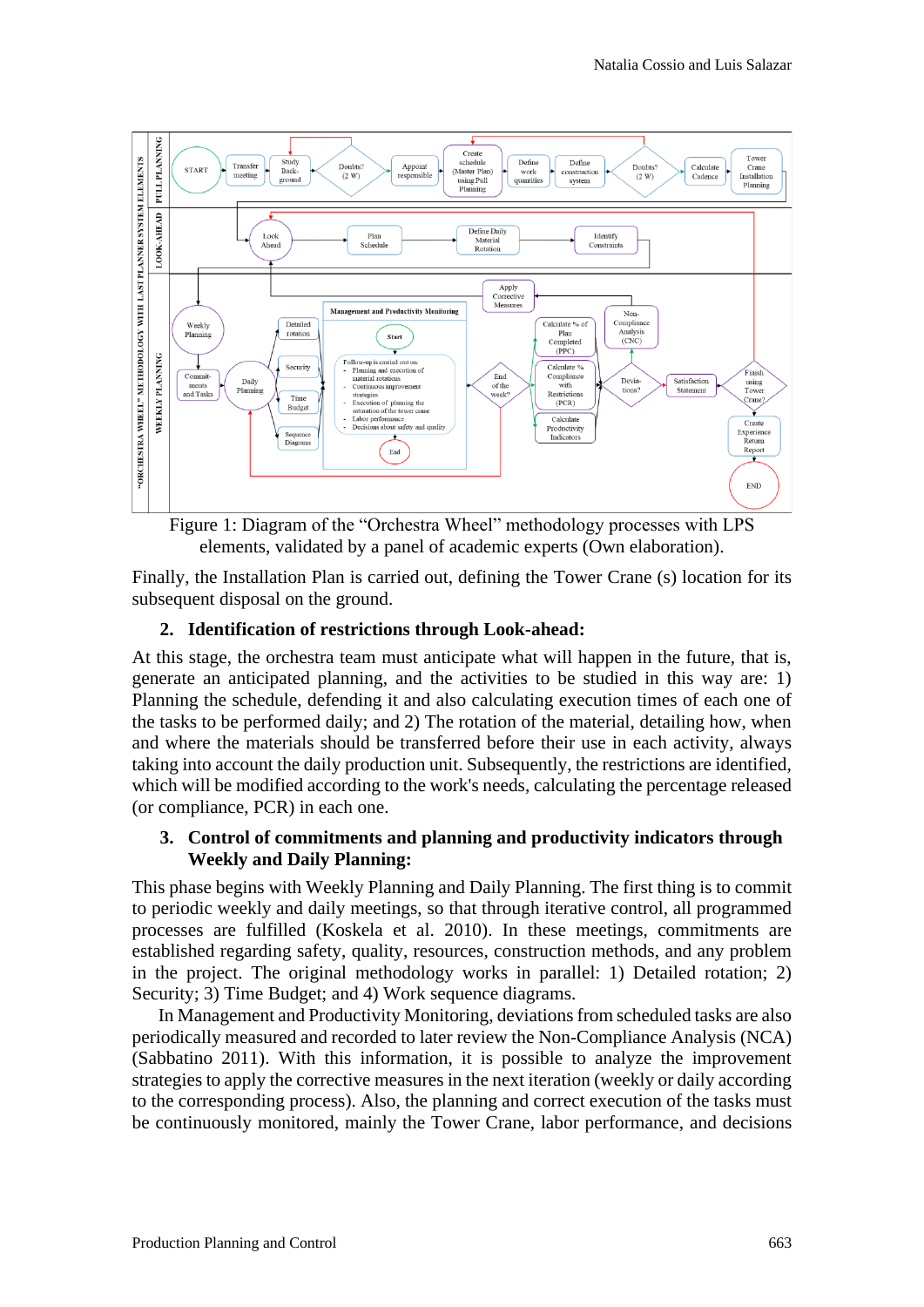on safety and quality, which are also included in the analysis of possible restrictions of the construction site (Ballard and Howell 2003; Koskela et al. 2010).

At the end of a work day on the site, it is consulted if it is the end of the week. If the week does not end, the cycle is returned to the Daily Planning; If the week ends, the planning and productivity indicators are calculated.

The planning indicators used will be the PPC and the PCR since they generate a release of restrictions in an appropriate time to have a good performance in the short term (Sabbatino 2011). For productivity indicators, according to Caldera (2018), The factors that cause productivity decreases must be taken into account: 1) Use of overtime; 2) Program compression; 3) Type of project; 4) Security; 5) Quality; 6) Management factors; 7) Manpower equipment; 8) Motivation; 9) Supervision; 10) Materials and tools; 11) Project management factors; 12) Natural factors; 13) Political factors. Therefore, the authors suggest that at least one performance indicator, which directly affects the construction site, must be measured in each area. On the other hand, it is also suggested, according to the results of the survey, that the work be controlled with Curve "S" or Curve of Progress, since a follow-up can be carried out that allows establishing if the project is ahead or behind according to what is expected. In addition, it is also possible to analyze project trends and help make preventive and/or corrective decisions.

According to the result of the indicators mentioned, it is later verified if there are deviations in these; if there are deviations, the non-compliance analysis is made, the respective corrective measures are developed and applied, and a return to the Lookahead planning is carried out so as to re-identify restrictions and go through the Weekly Planning and the Daily Planning again; If there are no deviations, the Declaration of Satisfaction of compliance with the schedule is made. It is then verified if the Tower Crane is still necessary; if required on-site, the cycle is returned to the Lookahead schedule, restarting the weekly and daily control cycle. When the Tower Crane is no longer required on-site, it is uninstalled. A report is created with all the information on the Tower Crane's operation, compiling all the documents and experiences learned, which helps future construction sites to understand and learn from the previous occasion. With this, continuous planning and productivity improvements of the project are guaranteed, thus, terminating the participation of the Tower Crane in the project.

### **DISCUSSION OF THE ARTIFACT**

According to the results obtained from the surveys and the Panel of Professional Experts, we were able to determine the Tower Crane's planning system in high-rise building projects in Chile. Also, we managed to implement elements of the Last Planner® System in the "Orchestra Wheel" methodology, validating this proposal through a Panel of Academic Experts. Thus, creating an Orchestra Wheel Method 2.0, which achieves greater control and management of commitments in the construction process.

With the above mentioned, this method has great potential to be generalizable worldwide. It must still be applied in real projects since it was only validated by a panel of experts (Delphi Method) and could not be implemented in an actual project. Furthermore, the pandemic being experienced worldwide has caused quarantines and, therefore, it prevented the researchers from carrying out the practical implementation.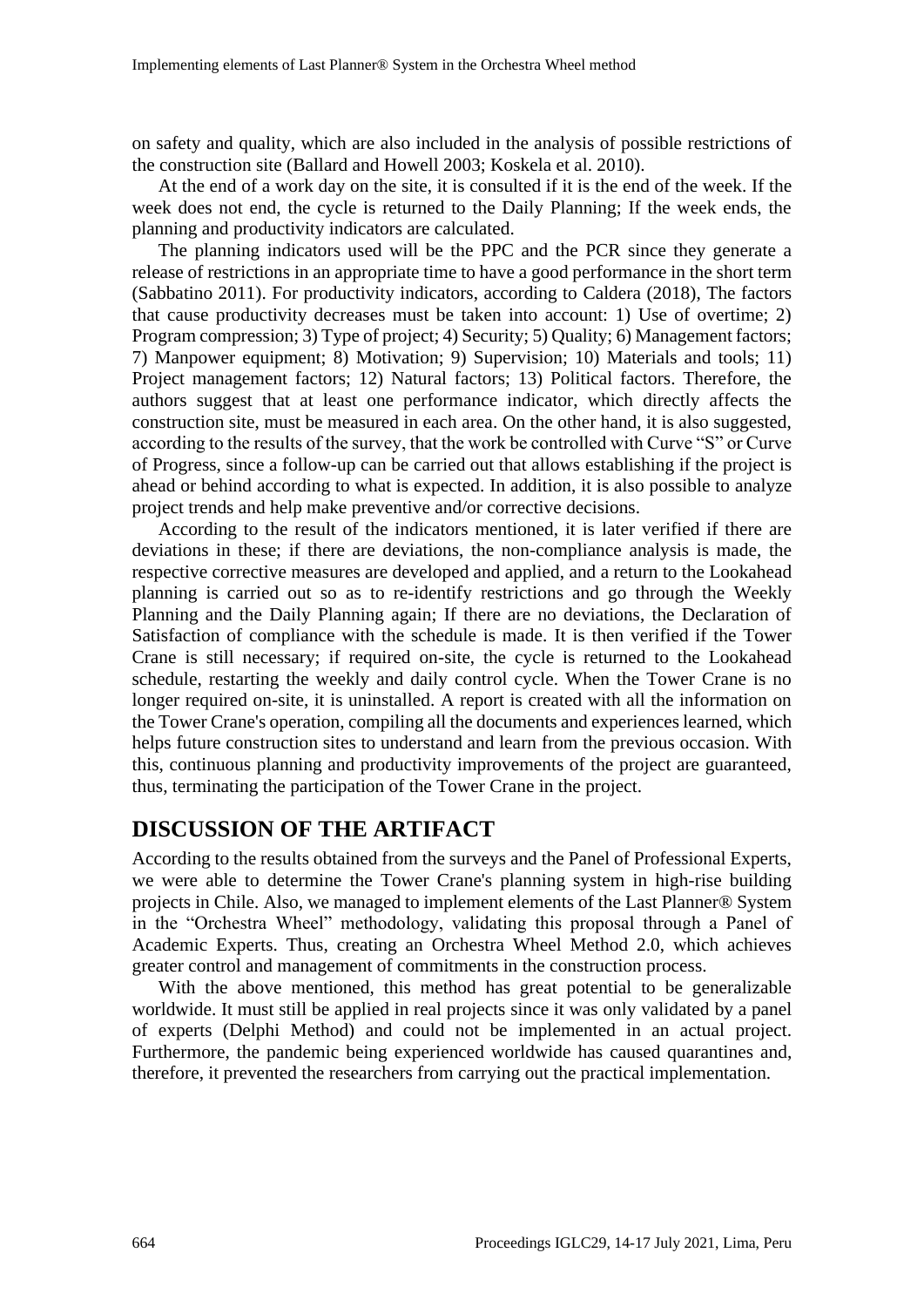# **CONCLUSIONS**

Due to the low productivity of construction, the authors proposed the integration of the unknown "Orchestra Wheel" method and the famous "The Last Planner® System, since both are concerned with improving project productivity and are based on people, the trust of the work team and the efficiency of its elements, understanding that the fulfillment of processes in a timely and optimal manner benefits both the work on which we are working and each collaborator who works on it. The authors, for this research, used two research methods: 1) DSR: a methodological approach that tries to solve a problem in the real world, based on the innovative creation of an "artifact" that has great theoretical and practical contributions, which is just what the authors had as their objective; and 2) The Delphi Method: consists mainly of collecting expert judgments on a topic, which contributed to the evaluation and validation of the process diagrams and the methodology proposed in this research. The main contribution was creating the methodological proposal for the implementation of the elements of LPS in the OW method to improve the planning of projects in high-rise buildings that use Tower Cranes. The main limitation of this research was that the system could not be implemented in a case study. Furthermore, this methodological proposal is limited to a single Tower Crane. However, although the proposed diagram could be adapted to two or more Cranes- Tower, it is not shown in the present investigation. Finally, as future research, we offer to implement this new methodology in different construction projects in high-rise buildings in other countries around the world.

# **ACKNOWLEDGMENTS**

The authors are grateful for the support provided by the Professional Expert Panels, the collaborator of the Colombian Construction Company and the Panel of Academic Experts and Researchers of YR4-AECI, for Natalia Cossio's undergraduate degree study.

## **REFERENCES**

- Aburto, A. (2016). "Desarrollar un manual de procedimientos para la planificación de obras de construcción de edificios." Universidad de Chile.
- Álvarez Pérez, M. Á., Soler Severino, M., and Pellicer Armiñana, E. (2019). "An improvement in construction planning: Last Planner System." *Building & Management*, 3(2), 60.
- Bae, J.-W., and Kim, Y.-W. (2008). "Assessing the Environmental Impacts of Lean Supply System: A Case Study of High-Rise Condominium Construction in Seoul, Korea." *16th Annual Conference of the International Group for Lean Construction, IGLC 2008*, Manchester, UK, 735–742.
- Ballard, G. (2000). "The Last Planner System of Production Control." The University of Birmingham.
- Ballard, G., and Howell, G. A. (2003). "An Update on Last Planner." *11th Annual Conference of the International Group for Lean Construction*, Virginia, USA, 1–13.
- Ballard, G., and Tommelein, I. (2016). "Current Process Benchmark for the Last Planner System." *Lean Construction Journal*, 13(1), 57–89.
- Briggs, R. O., and Schwabe, G. (2011). "On Expanding the Scope of Design Science in IS Research." *Service-Oriented Perspectives in Design Science Research*, Berlin, Heidelberg, 92–106.